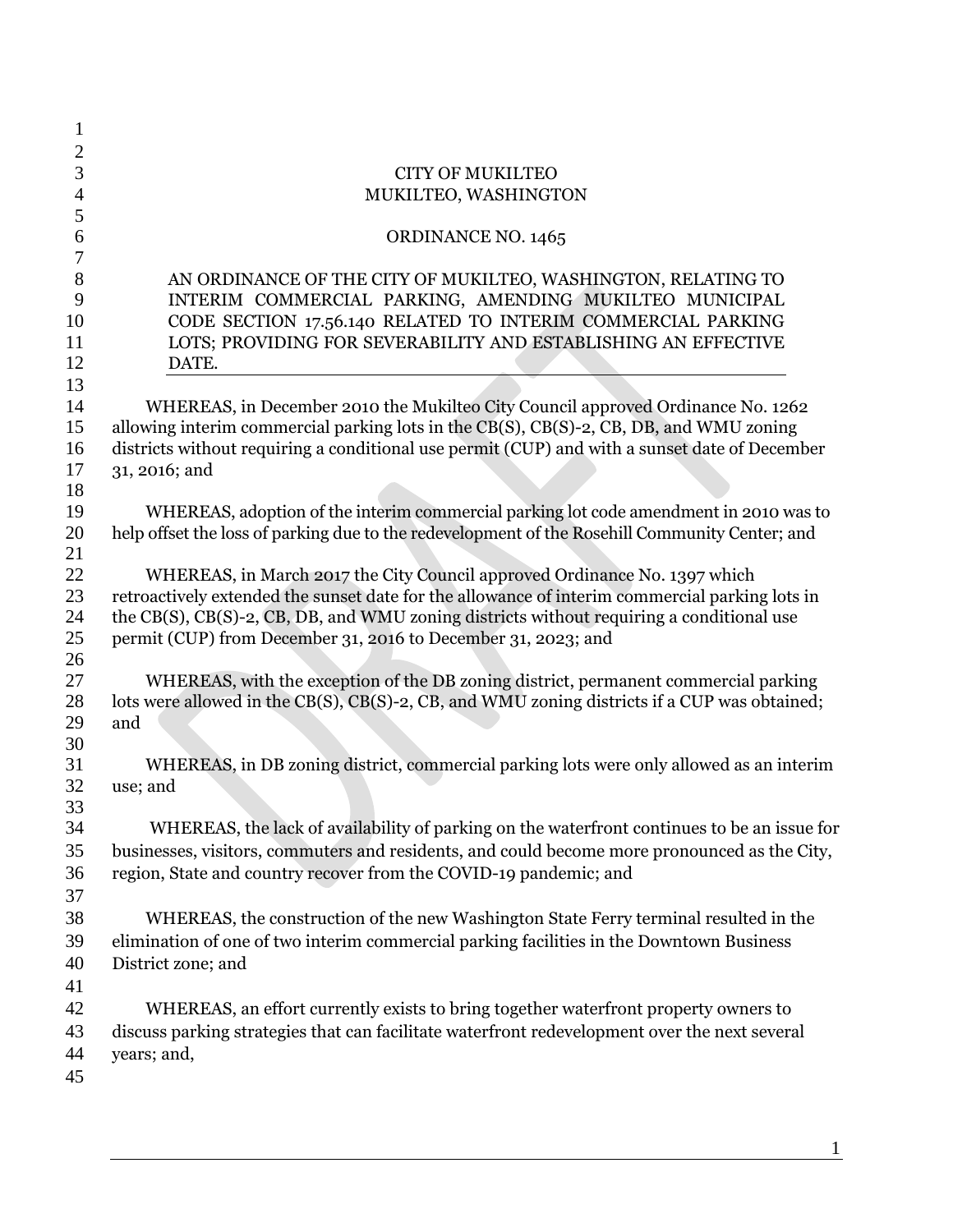WHEREAS, near term opportunities for interim commercial parking could address existing parking needs while longer-term parking strategies are being developed; and WHEREAS, in accordance with RCW [36.70A.106\(](http://app.leg.wa.gov/RCW/default.aspx?cite=36.70A.106)1) the City of Mukilteo notified the Washington State Department of Commerce of the City's intent to adopt a development regulation for the purposes of State agency 60-day review; and WHEREAS, in notifying the Washington State Department of Commerce the City requested expedited review in accordance with RCW 36.70A.106(3)(b), with the expedited review having been granted; and WHEREAS, pursuant to the State Environmental Policy Act (SEPA), the City of Mukilteo acted as the lead agency for review of this code amendment and issued a Determination of Non- Significance pursuant to WAC 197-11-340(2) on April 7, 2022; and WHEREAS, the SEPA appeal period ended on May 5, 2022 and no appeals filed; and WHEREAS, on March 17, 2022 the Mukilteo Planning Commission held a work session to study the code amendment; and WHEREAS, on April 21, 2022 the Mukilteo Planning Commission held a duly-noticed public hearing to accept and consider public testimony and, following its public hearing, adopted findings of fact and made a recommendation to the Mukilteo City Council; and WHEREAS, on June 6, 2022 the Mukilteo City Council held a duly-noticed public hearing and accept and consider public testimony; and WHEREAS, the Mukilteo City Council finds that this ordinance is in the best interests of the citizens of the City of Mukilteo; NOW THEREFORE, THE CITY COUNCIL OF THE CITY OF MUKILTEO, WASHINGTON, HEREBY ORDAINS AS FOLLOWS: **Section 1. Section 17.56.140 MMC.** Section 17.56.140 MMC, entitled "Commercial Parking Lots and Structures", shall be amended to read as follows: **17.56.140 Commercial parking lots and structures.** A. Interim Commercial Parking Lots. Existing parking lots originally created as an accessory use to meet off-street parking requirements for a primary use on the parcel 40 may be partially or completely converted into an interim commercial parking lot pursuant to the following requirements. Additionally, existing, paved, vacant lots in 42 the Downtown Business District Zone in existence as of [INSERT EFFECTIVE DATE OF THE ORDINANCE] may also be partially or completely converted into an interim commercial parking lot pursuant to the following requirements. No conditional use permit is required for an interim commercial parking lot.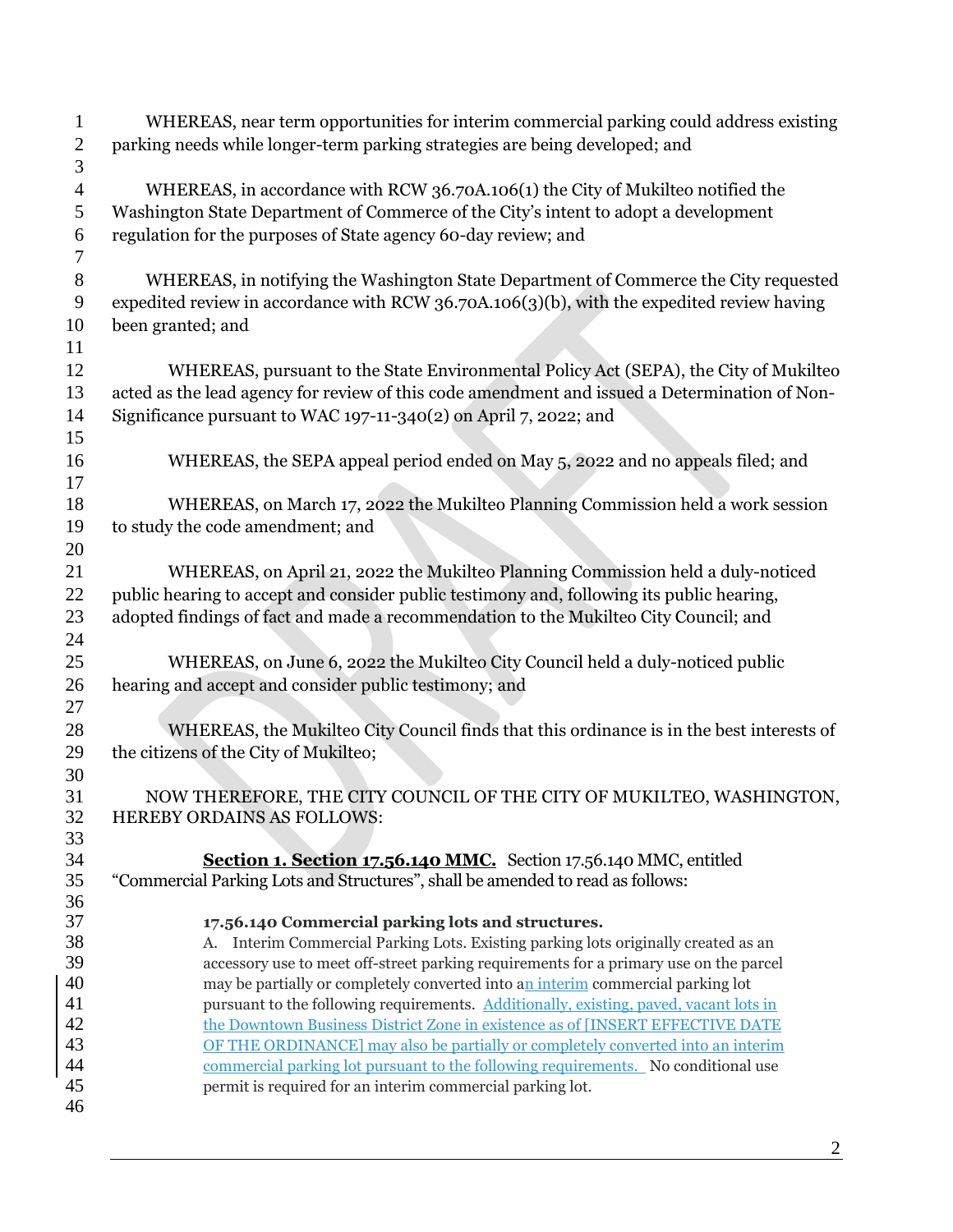| $\mathbf{1}$<br>$\overline{c}$<br>3 | The For existing parking lots specifically, the parking lot was legally established<br>1.<br>with the primary use.                                     |  |
|-------------------------------------|--------------------------------------------------------------------------------------------------------------------------------------------------------|--|
| $\overline{4}$<br>5                 | The existing parking lot or existing vacant lot is paved.<br>2.                                                                                        |  |
| 6<br>7                              | The interim use as a commercial parking lot ends no later than December 31,<br>3.<br>2023 2028.                                                        |  |
| $\,$ $\,$<br>9<br>10                | In cases where a primary use(s) exists on the parcel that has off-street parking,<br>4.<br>the following is required:                                  |  |
| 11                                  |                                                                                                                                                        |  |
| 12                                  | a. There are shall be more than two parking spaces beyond the minimum number of                                                                        |  |
| 13                                  | off-street parking spaces required by this chapter; and,                                                                                               |  |
| 14                                  | <b>b.</b> At least the minimum number of parking spaces required for the primary uses on                                                               |  |
| 15                                  | the parcel shall be designated for exclusive use by the primary uses and shall not be                                                                  |  |
| 16                                  | used as commercial parking spaces.                                                                                                                     |  |
| 17                                  |                                                                                                                                                        |  |
| 18                                  | Safe pedestrian routes are available on a right-of-way adjacent to the parcel on<br>5.                                                                 |  |
| 19                                  | which the parking lot is located as determined by the director of planning and                                                                         |  |
| 20<br>21                            | community development or director of public works, or their designee.                                                                                  |  |
| 22                                  | 6. A solid fence at least four feet high shall be located between the parking lot and                                                                  |  |
| 23                                  | residential uses on parcels adjacent to the parking lot.                                                                                               |  |
| 24                                  |                                                                                                                                                        |  |
| 25                                  | 7. The interim commercial parking lot, including but not limited to parking spaces,                                                                    |  |
| 26                                  | driveway aisles, driveways, and fire lanes, shall meet dimensional and other                                                                           |  |
| 27                                  | applicable municipal code requirements: except that, Uup to fifty percent of the                                                                       |  |
| 28                                  | parking stalls in the entire parking lot may be compact stalls provided compact                                                                        |  |
| 29                                  | parking stalls are only located on aisles where all of the stalls on one side are                                                                      |  |
| 30                                  | exclusively compact stalls.                                                                                                                            |  |
| 31                                  |                                                                                                                                                        |  |
| 32                                  | The requirements of <b>MMC</b> Section 17.58.070, Screening between districts, shall<br>8.                                                             |  |
| 33                                  | be conformed to where the parking lot is on a parcel adjacent to a single-family use.                                                                  |  |
| 34                                  |                                                                                                                                                        |  |
| 35                                  | 9. In zoning districts where permanent commercial parking lots are allowed, an                                                                         |  |
| 36                                  | interim commercial parking lot may be converted to a permanent use by obtaining a                                                                      |  |
| 37                                  | conditional use permit before December 31, 2023 2028, pursuant to                                                                                      |  |
| 38                                  | Chapter 17.64 and this chapter.                                                                                                                        |  |
| 39                                  |                                                                                                                                                        |  |
| 40                                  | 10. Operators of commercial parking lots shall be subject to the requirements of                                                                       |  |
| 41                                  | Chapter 5.04, Business Licenses and Regulations.                                                                                                       |  |
| 42                                  |                                                                                                                                                        |  |
| 43                                  | The commercial parking lot shall be subject to Chapter 5.10, Commercial<br>11.                                                                         |  |
| 44                                  | Parking Tax.                                                                                                                                           |  |
| 45                                  |                                                                                                                                                        |  |
| 46                                  | Section 2. Severability. If any section, subsection, clause, sentence, or phrase of                                                                    |  |
| 47<br>48                            | this ordinance should be held invalid or unconstitutional, such decision shall not affect the<br>validity of the remaining portions of this ordinance. |  |
| 49                                  |                                                                                                                                                        |  |
|                                     |                                                                                                                                                        |  |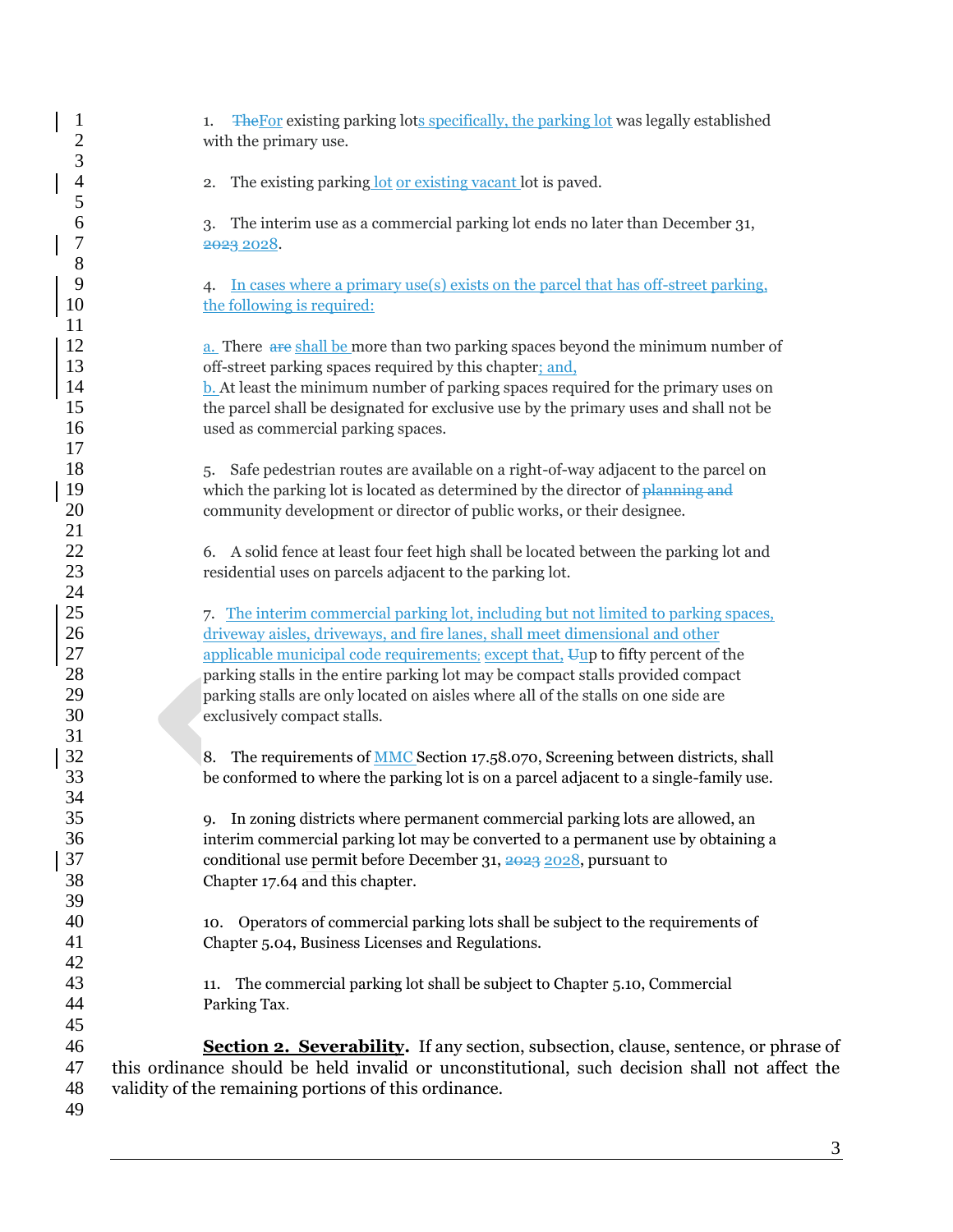| $\overline{c}$ | <b>Section 3. Authority to make necessary corrections.</b> The City Clerk and the<br>codifiers of this Ordinance are authorized to make necessary corrections to this Ordinance |
|----------------|---------------------------------------------------------------------------------------------------------------------------------------------------------------------------------|
| 3              | including, but not limited to, the correction of scrivener's clerical errors, references, ordinance                                                                             |
| $\overline{4}$ | numbering, section/subsection numbers and any references thereto.                                                                                                               |
| 5              |                                                                                                                                                                                 |
| 6              | <b>Section 4. Enforcement.</b> Violations of this Ordinance are punishable under                                                                                                |
| 7              | Title 18 MMC and as otherwise provided by law, and are subject to injunctive and other forms of                                                                                 |
| $8\phantom{1}$ | civil relief which the City may seek.                                                                                                                                           |
| 9              |                                                                                                                                                                                 |
| 10             | <b>Section 5. Conflict.</b> In the event that there is a conflict between the provisions of                                                                                     |
| 11             | this Ordinance and any other City ordinance, the provisions of this Ordinance shall control.                                                                                    |
| 12             |                                                                                                                                                                                 |
| 13             | Section 6. Effective Date. The ordinance shall take effect and be in full force five                                                                                            |
|                | (5) days after publication of the attached Summary.                                                                                                                             |
| 14             |                                                                                                                                                                                 |
| 15             |                                                                                                                                                                                 |
| 16             |                                                                                                                                                                                 |
| 17             |                                                                                                                                                                                 |
| 18             |                                                                                                                                                                                 |
| 19             | PASSED by the City Council and APPROVED by the Mayor this<br>day of                                                                                                             |
| 20             | 2022.                                                                                                                                                                           |
| 21             |                                                                                                                                                                                 |
| 22             | <b>APPROVED:</b>                                                                                                                                                                |
| 23             |                                                                                                                                                                                 |
| 24             |                                                                                                                                                                                 |
| 25             |                                                                                                                                                                                 |
| 26             |                                                                                                                                                                                 |
| 27             | MAYOR, JOE MARINE                                                                                                                                                               |
| 28             |                                                                                                                                                                                 |
| 29             |                                                                                                                                                                                 |
| 30             |                                                                                                                                                                                 |
| 31             |                                                                                                                                                                                 |
| 32             | ATTEST/AUTHENTICATED:                                                                                                                                                           |
| 33             |                                                                                                                                                                                 |
| 34             |                                                                                                                                                                                 |
| 35             |                                                                                                                                                                                 |
| 36             | CITY CLERK, KARA JOHNSON                                                                                                                                                        |
| 37             |                                                                                                                                                                                 |
| 38             |                                                                                                                                                                                 |
| 39             |                                                                                                                                                                                 |
| 40             | <b>APPROVED AS TO FORM:</b>                                                                                                                                                     |
| 41             | OFFICE OF THE CITY ATTORNEY:                                                                                                                                                    |
| 42             |                                                                                                                                                                                 |
| 43             |                                                                                                                                                                                 |
| 44             | By: $\qquad \qquad$                                                                                                                                                             |
| 45             | DANIEL KENNY                                                                                                                                                                    |